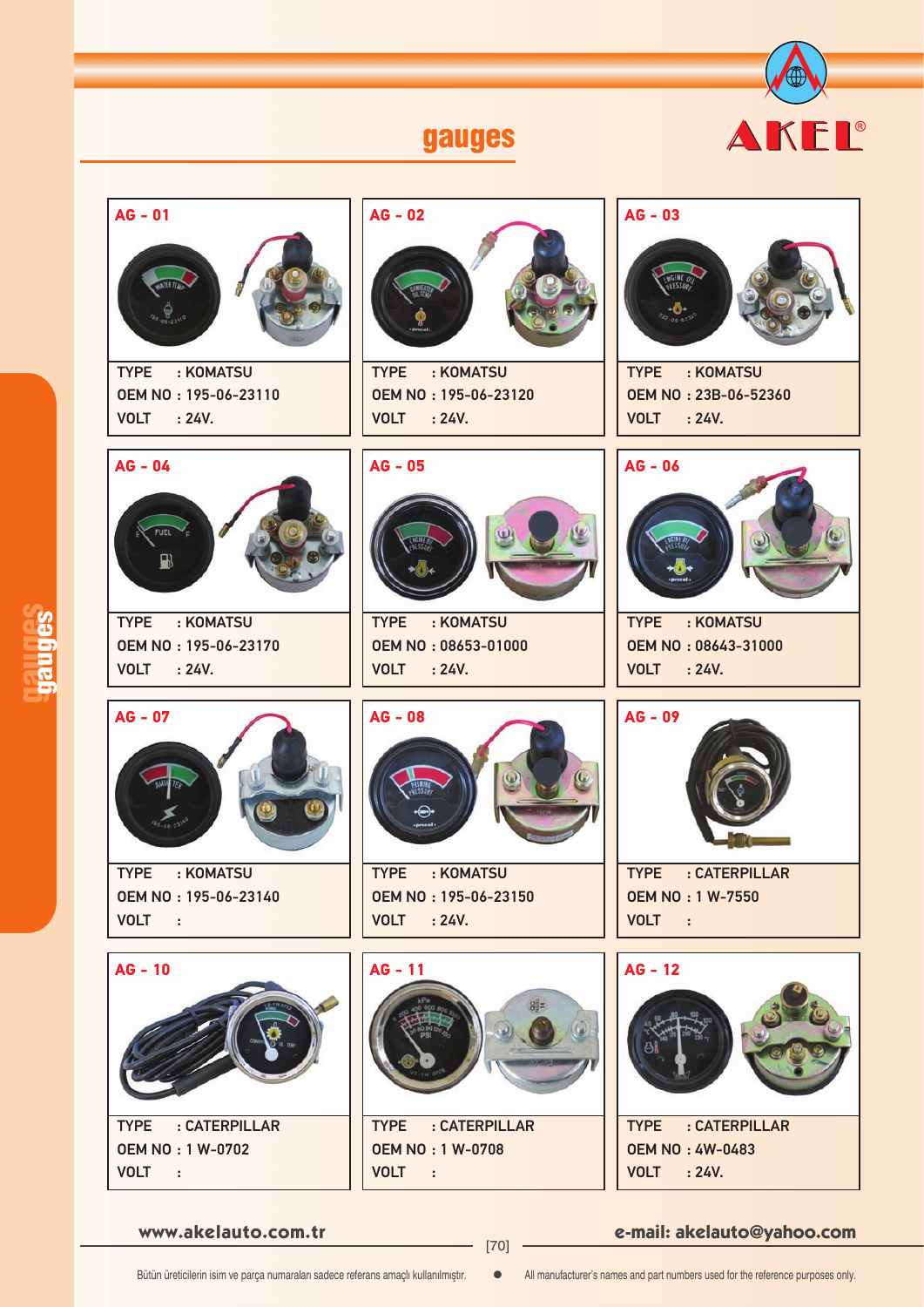

| $AG - 13$<br>: CATERPILLAR<br><b>TYPE</b><br><b>OEM NO: 4W-0485</b><br><b>VOLT</b><br>$\therefore$ 24V.                                                                                                                           | $AG - 14$<br>: CATERPILLAR<br><b>TYPE</b><br><b>OEM NO: 2W-3684</b><br><b>VOLT</b><br>$\sim$ 10                                                | $AG - 15$<br>: CATERPILLAR<br><b>TYPE</b><br><b>OEM NO: 8M-7892</b><br><b>VOLT</b><br>$\sim$ 11                     |
|-----------------------------------------------------------------------------------------------------------------------------------------------------------------------------------------------------------------------------------|------------------------------------------------------------------------------------------------------------------------------------------------|---------------------------------------------------------------------------------------------------------------------|
| $AG - 16$<br>QUARTZ<br>000000<br>$\begin{array}{c} \mathbf{I}_{y_{10}} \\ \mathbf{ENGINE\,\, HOUNS} \end{array}$<br>я<br>$v_{3-4N-3700}$<br>: CATERPILLAR<br><b>TYPE</b><br><b>OEM NO: 4N-3700</b><br><b>VOLT</b><br>$: 7 - 30V.$ | $AG - 17$<br>veethree<br>uuuuyes<br><b>HOURS</b> 1/10<br>50<br>TYPE : CATERPILLAR<br><b>OEM NO: HOUR METER</b><br><b>VOLT</b><br>$: 12 - 80V.$ | $AG - 18$<br>: VDO<br><b>TYPE</b><br><b>OEM NO: TACHOMETER</b><br><b>VOLT</b><br>$: 12 - 24V.$                      |
| $AG - 19$                                                                                                                                                                                                                         | $AG - 20$                                                                                                                                      | $AG - 21$                                                                                                           |
| $\ddot{\text{80}}$<br>120<br>TEMP<br><b>TYPE</b><br>: VDO<br><b>OEM NO: 474-002-016</b><br><b>VOLT</b><br>: 24V-60 DIA                                                                                                            | <b>TYPE</b><br>: VDO<br>OEM NO: 471-002-038<br><b>VOLT</b><br>: 24V-60 DIA                                                                     | $80^{\circ}$<br>Ъò<br>120<br>TEMP<br><b>TYPE</b><br>: VDO<br><b>OEM NO: 11.33.37</b><br><b>VOLT</b><br>: 24V-52 DIA |

**www.akelauto.com.tr e-mail: akelauto@yahoo.com** [71]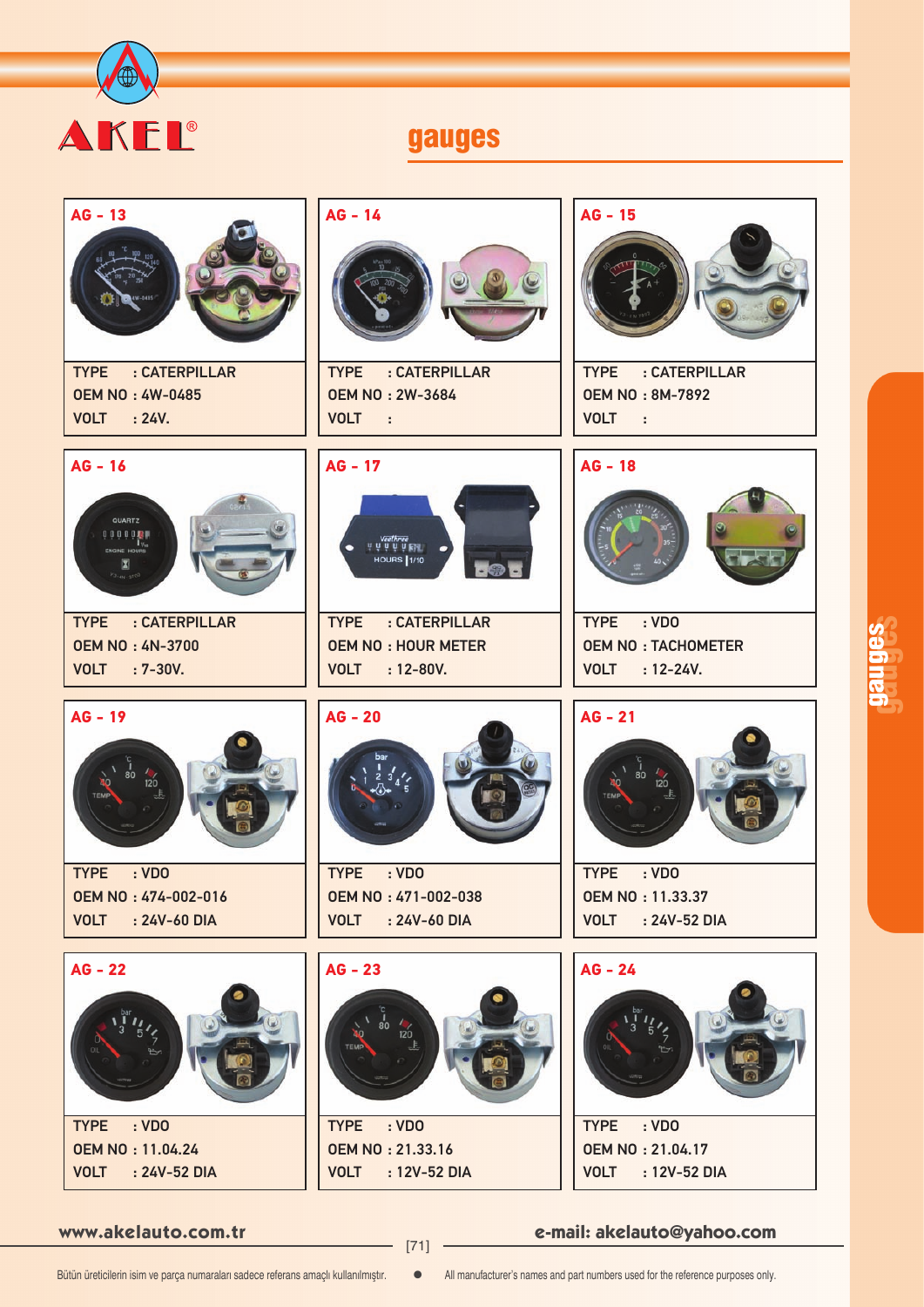



**www.akelauto.com.tr e-mail: akelauto@yahoo.com** [72]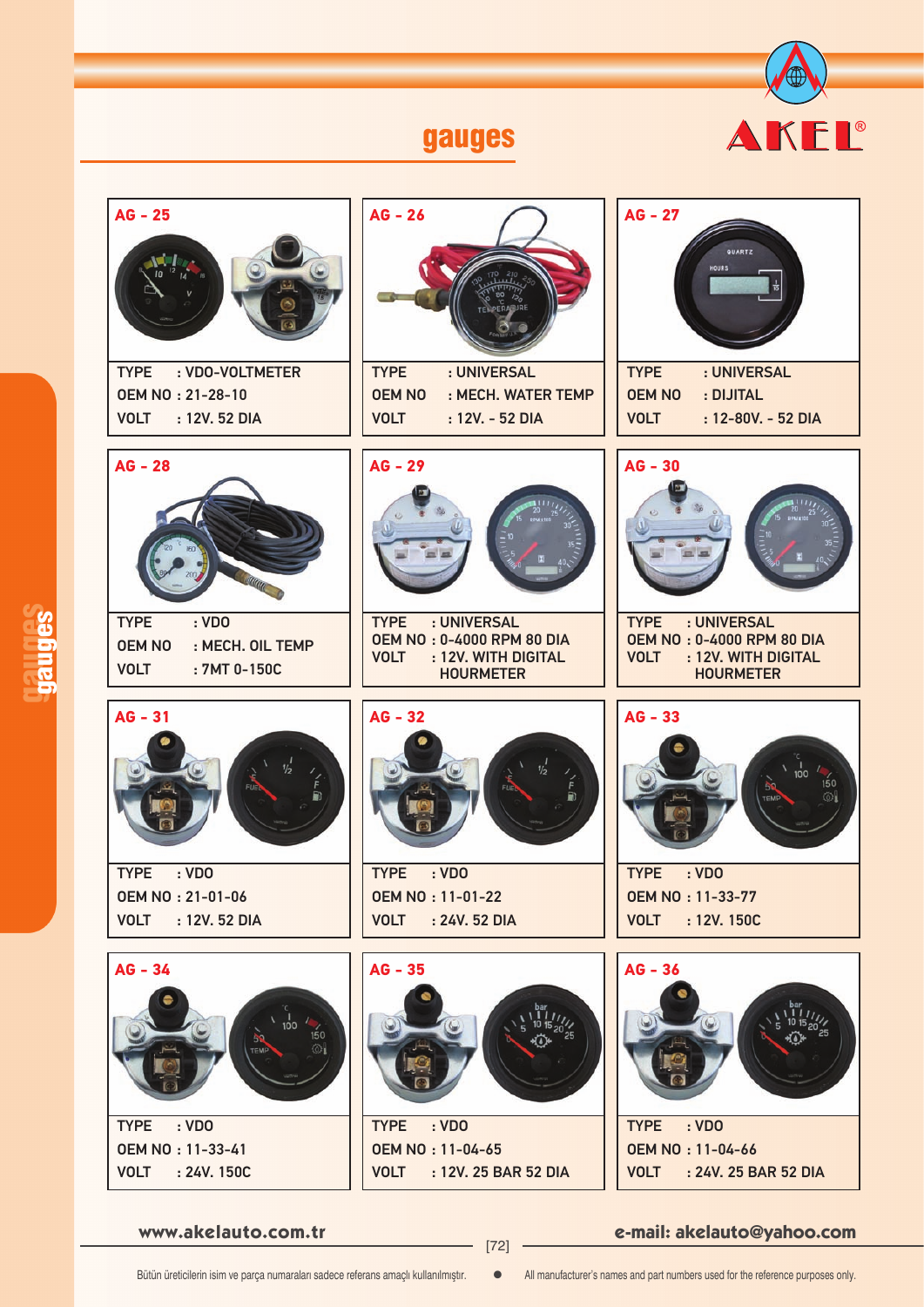



**www.akelauto.com.tr e-mail: akelauto@yahoo.com** [73]

gauges